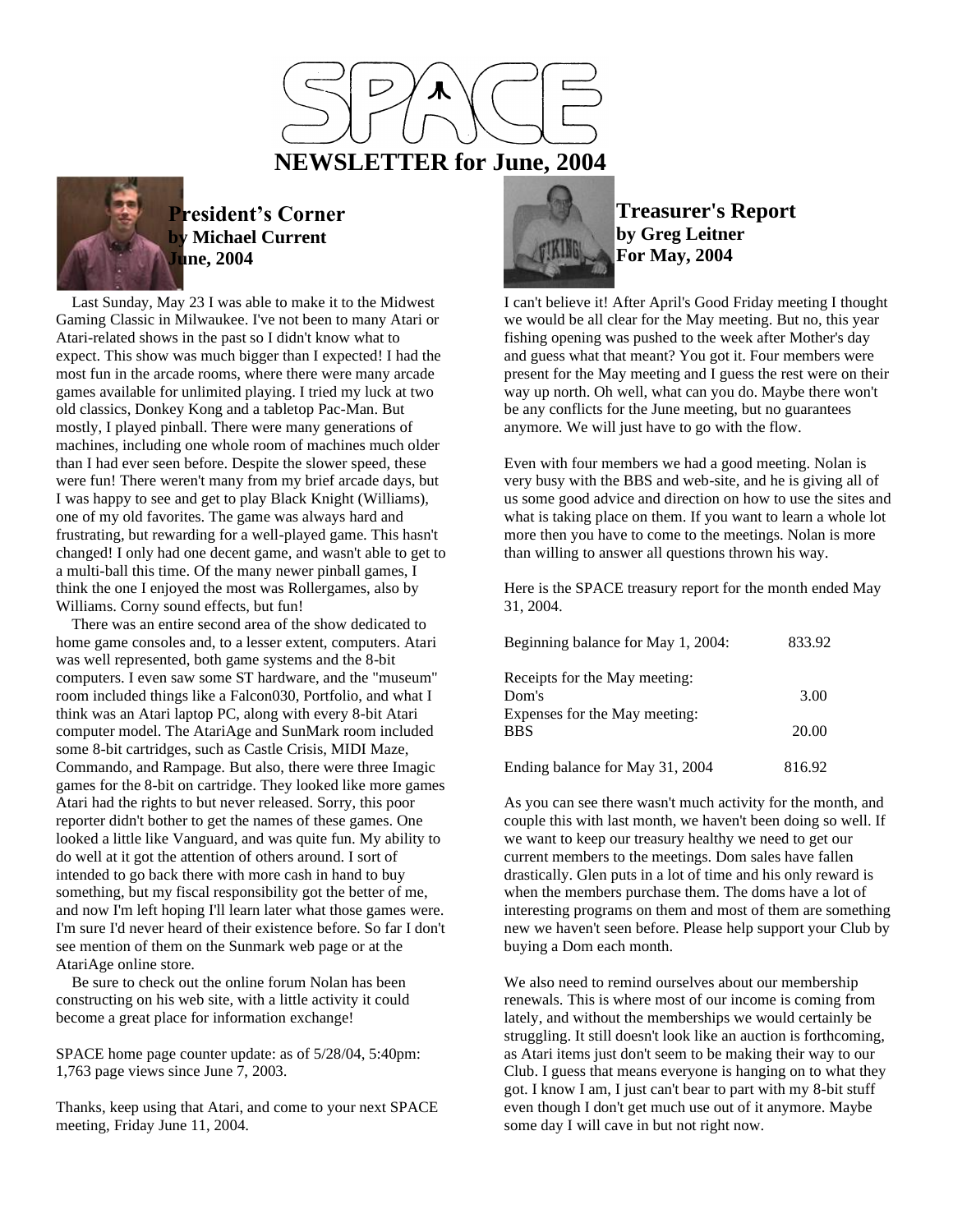Hope to see you all at the June meeting, and keep our fingers crossed that there won't be any conflicts next month and we will have a large member turnout. Until then.



**Secretary's Report By Nolan Friedland For May, 2004**

Meeting started at 7:42 p.m.

Greg welcomed everyone to the meeting and then we briefly discussed what happened at the last meeting.

The treasury went up from \$821 to \$833.92. There were 4 DOMs sold for a total of \$12. Twenty dollars was paid out for the BBS for the last two months. There may or may not be an auction in the future depending on the number of items that can be found.

As of the start of this meeting there are 13 paid up members.

There was another excellent DOM this month packed full of programs – All from a folder called "Pace". Side A includes several games: Harvey, Horse 20, BopoTron, Peckman, Jane, Popcorn, Guns, Ohm's Law, Resonance, Holly, and Trivia. Side B is a Family Tree type program.

There is no Secretary's Report this month as I was not as the last meeting, and the person that took the minutes last month is not present. As mentioned previously, we briefly discussed what happened at the last meeting.

A lot of new things going on with the BBS this month. The BBS website counter is now up to 976 total hits. The Telnet BBS listing counter is now up to 1327 and the Dialup BBS listing counter is at 545. An update to the BBS Listings was received via email. There are now 30 users on the BBS, up from 18 two months ago – This does not include the numerous Guest account logins. It was discussed that file areas would be created to allow BBS users to download the numerous BBS Express Pro! files that have been acquired. Permission was received from Lance a few meetings ago to go ahead with this. In addition to file areas on the BBS, an FTP server may also be setup to allow everyone on the Internet to browse and download the files. A new hosting provider has been acquired for the SPACE BBS website and the SPACE Forum. Email was received from atari.org stating that the spacebbs.atari.org domain is now pointing to the new hosting provider.

In Old Business – It was mentioned that nothing was heard from Nathan Block about having an Xbox gathering hosted by SPACE. It was voted down last month since SPACE is an Atari club and doesn't have anything to do with the Xbox or PC platforms.

And in New Business – SPACE now has an online discussion forum, available a[t http://www.ilmarinen.us/forum/.](http://www.ilmarinen.us/forum/) There has already been a post to the forum. Anyone interested in posting

in the forum is invited to go to the website. Different aspects of the forum were discussed – the different categories, login questions, etc. Handouts with address of the SPACE forum printed on them were made available.

Meeting adjourned at 8:28 p.m.



**BBS Corner By Nolan Friedland For May, 2004**

Nothing Received This Month For The BBS Corner.

\*\*\*\*\*\*\*\*\*\*\*\*\*\*\*\*\*\*\*\*\*\*\*\*\*\*\*\*\*\*\*\*\*\*\*\*\*\*\*\*\*\*\*\*\*

NEW YORK--May 6, 2004--Atari, Inc. (Nasdaq: ATAR), a leader in interactive entertainment, and fashion pioneer Marc Ecko, creator and founder of the urban lifestyle brand Ecko Unltd. and publisher of COMPLEX magazine, are joining forces to create the first truly authentic video game based on urban culture and graffiti art. A sneak peek at Marc Ecko's Getting Up: Contents Under Pressure will be available exclusively at Atari's booth (Petree Hall #4003) at the Electronic Entertainment Expo (E3) in Los Angeles May 12-14. In graffiti terms, "getting up," means getting your name (or tag) out and visible.

In announcing the partnership, Bruno Bonnell, Chairman and CEO of Atari, said, "Videogames have become a huge part of the urban lifestyle but no game has yet to truly capture the look, attitude, action or sound of urban culture. We have an incredible opportunity to change that.... To be the first to get it right and share the authentic experience with gamers worldwide. Marc's vision of Getting Up fuses his expert knowledge of youth culture, his talent as a graphic artist and his passion for gaming. It's nothing less than extraordinary and Atari is thrilled to be a part of it."

Marc Ecko, said, "This game will be genre-defining. Revolutionary. We will put the flag in the ground of popular culture with Getting Up. Over my seven-year journey to get this thing made, I have had the good fortune to have met and explored opportunities with many different publishers. Atari allowed me the freedom to challenge the status quo manner in how games are developed, and that is precisely why it is the ideal home for this title. This is a dream come true for me."

Marc Ecko's Getting Up: Contents Under Pressure is being developed by The Collective and is currently slated for release in June 2005. More details about the game will be released in the weeks to come.

About Marc Ecko Enterprises

Marc Ecko founded Ecko Unlimited, the world-famous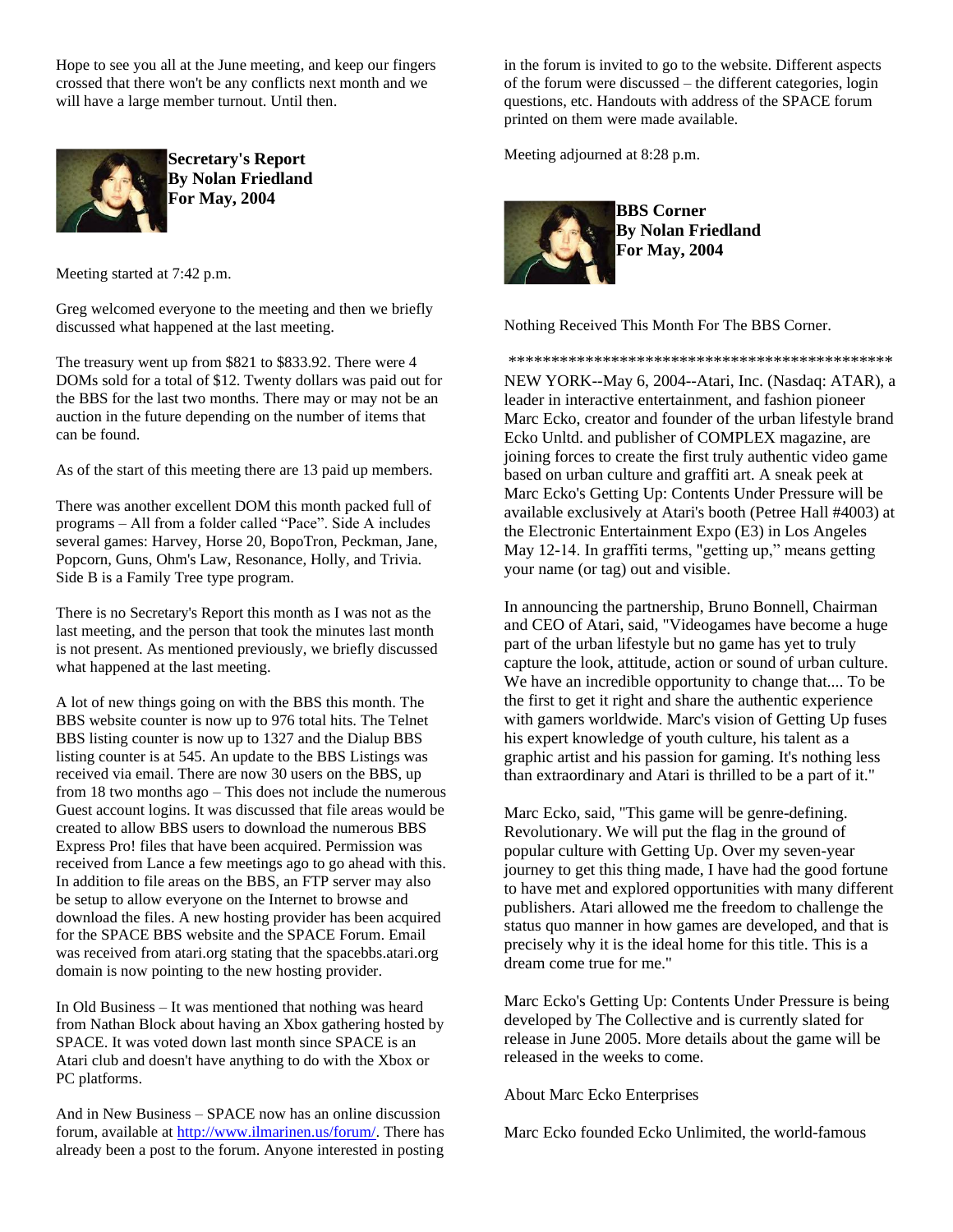rhino brand in 1993. In 10 years the company has grown into the largest urban apparel brand. Product categories include: Ecko Unlimited men's and women's apparel, outerwear, footwear, watches, eyewear, underwear, belts, bags, hats, small leather goods, formalwear and more. Marc Ecko Enterprises also includes the G-Unit Clothing Company (a joint venture with multi-platinum musician, 50 Cent), Zoo York (a line of skateboards and skateinfluenced clothing and accessories), Femme Arsenal (an upscale line of women's clothing, accessories, and cosmetics), and Marc Ecko (a premium collection of men's clothing and accessories). The company also publishes Complex magazine, a young men's consumer magazine with a rate base of 315,000. Ecko Unltd. products are available in over 5,000 stores domestically and in over 45 countries internationally. Ecko Unltd. runs over 25 of its own retail stores across the country.

\*\*\*\*\*\*\*\*\*\*\*\*\*\*\*\*\*\*\*\*\*\*\*\*\*\*\*\*\*\*\*\*\*\*\*\*\*\*\*\*\*\*\*\*\*\*

BEVERLY, Mass.--May 12, 2004-- The classic war between the heroic AUTOBOTS and the evil DECEPTICONS has begun! Atari, Inc. (Nasdaq: ATAR) announced that the highly anticipated TRANSFORMERS(TM) video game, developed exclusively for the PlayStation®2 computer entertainment system, is available at retail stores worldwide today. Under license from Hasbro, Inc. (NYSE: HAS), Atari's TRANSFORMERS video game allows players to control AUTOBOT legends - OPTIMUS PRIME, HOT SHOT or RED ALERT - as they battle to destroy the mighty forces of the DECEPTICONS.

"The TRANSFORMERS brand has established itself as an evergreen property whose immense popularity spans generations. This powerful brand combined with innovative gameplay and amazing graphics, is sure to make our game a favorite with fans and gamers alike," said Nancy MacIntyre, vice president of marketing for Atari, Inc. "We are thrilled to bring this game to market in celebration of the 20th anniversary of the TRANSFORMERS brand this year."

"We feel that have developed the most authentic TRANSFORMERS video game experience to date," said Andrew Carter, vice president of product development for Atari's Melbourne House. "As TRANSFORMERS fans ourselves, we really wanted to bring the brand to life in a fashion that hasn't been achieved thus far and we believe we've done so in every aspect of the game - from the precise models to the classic items featured in the extras section."

Atari's TRANSFORMERS video game takes place during one of the AUTOBOTS darkest moments. Back on the TRANSFORMERS home planet, Cybertron, the evil DECEPTICON leader, MEGATRON has unleashed his massive DECEPTICLONE army whose sole purpose is the destruction of the AUTOBOTS.

Led by OPTIMUS PRIME, the AUTOBOTS only hope for survival is to locate and rescue the long-lost third race of TRANSFORMERS, the MINI-CON, that are stranded on Earth and possess a unique ability to make ordinary TRANSFORMERS characters extremely powerful. The ultimate goal is to free the MINI-CON race, defeat the MEGATRON warrior and his evil arm, and save the Earth.

Atari's TRANSFORMERS game is a fast-paced, singleplayer, third-person shooter with countless enemies, immense battles and intense boss fights against the DECEPTICON leaders. Players control a single AUTOBOT character as you battle against some of the most infamous DECEPTICONS, including MEGATRON, UNICRON, STARSCREAM, TIDAL WAVE and CYCLONUS. Special MINI-CON partners including SPARKPLUG, JOLT and LONGARM will assist the player in combat.

With an arsenal of weapons available, combat spans eight colossal environments, each incredibly detailed and open to exploration. There are specific objectives and numerous secondary objectives that need to be accomplished on each level, as well as many hidden power-ups and un-lockable extras.

Developed by Atari's Melbourne House, the TRANSFORMERS video game is rated "T" for Teen and has a suggested retail price of \$49.99.

About the TRANSFORMERS Brand

The year marks the 20th anniversary of Hasbro's TRANSFORMERS brand. With a best-selling Dreamwave comic book series, a hit TV series on Cartoon Network, and a wide array of licensed merchandise, the TRANSFORMERS saga continues to inspire the imagination of its numerous fans.

Additional information about Atari's TRANSFORMERS video game, including artwork, videos, game information, character bios, press reactions and TRANSFORMERS forums can be found online at Atari's TRANSFORMERS dedicated website www.atari.com/transformers.

\*\*\*\*\*\*\*\*\*\*\*\*\*\*\*\*\*\*\*\*\*\*\*\*\*\*\*\*\*\*\*\*\*\*\*\*\*\*\*\*\*\*\*\*\*\*

LOS ANGELES – May 13, 2004 – Atari's upcoming military blockbuster, Shadow Ops: Red Mercury, the highly anticipated cinematic first-person action game for the Xbox™ video game system from Microsoft, has earned the coveted THX Certified Game™ status. THX ensures that the game has the potential to deliver the immersive and compelling audio and video experience typically found in blockbuster Hollywood films. Shadow Ops: Red Mercury will be available June 22 and will offer players a gripping action movie-style experience through its unprecedented Hollywood production values and ground-breaking sound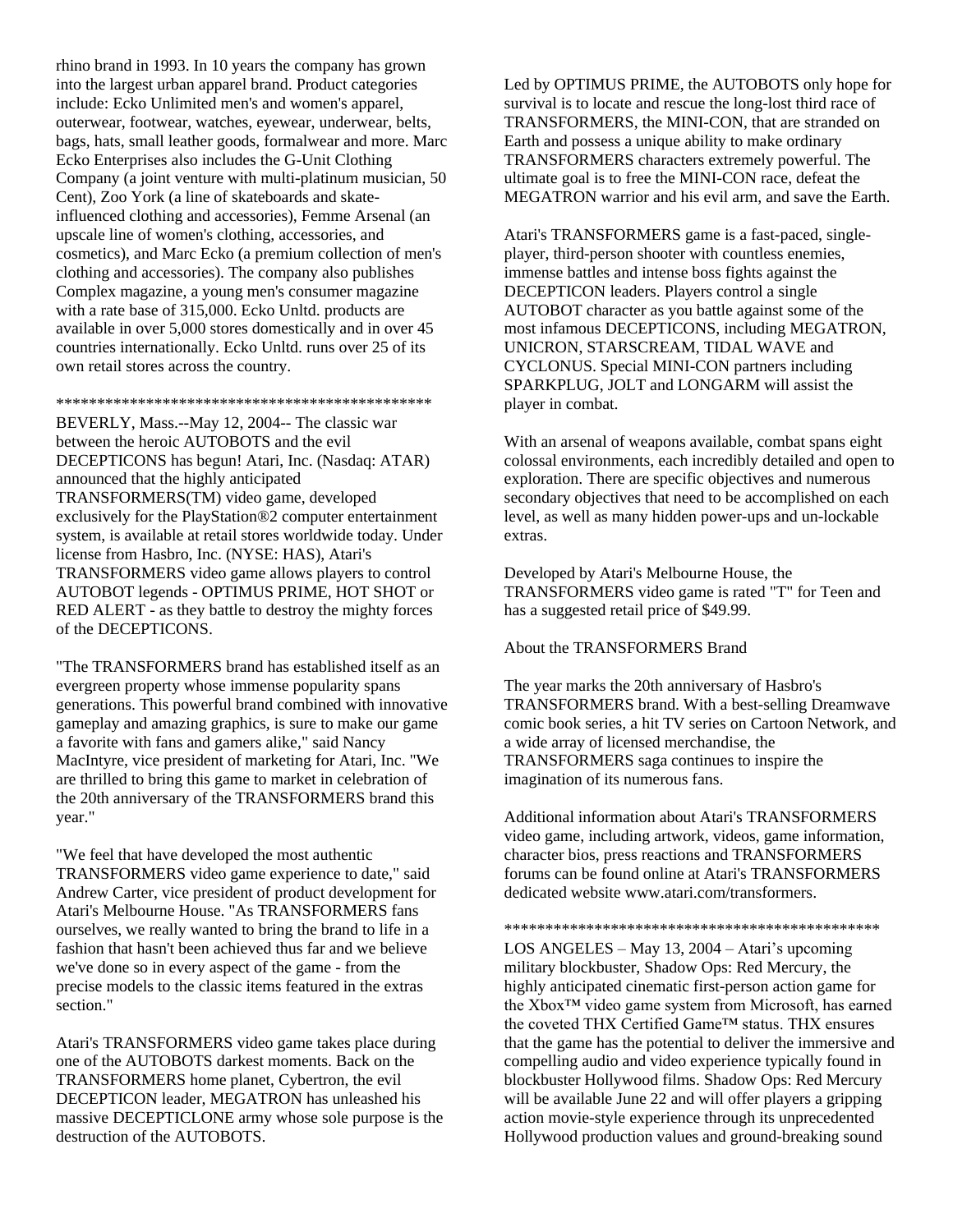and visual effects.

The THX Certified Game program, launched in September 2003, provides game publisher's optimization of the development environments that were used to produce Shadow Ops: Red Mercury. These capabilities leverage the cinema design and films post-production experience of THX and provided the Shadow Ops: Red Mercury sound designers and visual artists a means to push the limits of interactive content creation. In addition, THX expertise in audio/visual playback provided a level of consistency across all elements of the game that were created in different studio locations, ensuring the artistic vision of the production team was maintained throughout its development.

"Video games like Shadow Ops: Red Mercury are moving closer to Hollywood blockbusters, incorporating 5.1 surround soundtracks and visual effects that match the realism of feature films," said Mark Tuffy, director of advanced technology at THX. "We are thrilled to work with Atari to help its team of developers create a truly groundbreaking game experience. This partnership reinforces the commitment of THX to innovation that raises the production standards for game development."

'Working closely with THX to deliver the most realistic and impactful audio and video experience is another example of how Atari is continually blurring the lines between games and films," said Jean Philippe Agati, executive producer, Atari. 'With a richly textured universe of sounds and emotional depths, Shadow Ops will provide players with a new level of realism that will change the way they play games."

Set in the near future, Shadow Ops: Red Mercury will engulf players in the world of an elite Delta Force operative. When a female Russian double-agent discovers information on "Red Mercury" -- a secret substance that can be used as a nuclear accelerant – players must travel the globe from the Middle East to the African Congo to the battlefields of Eastern Europe to find and control Red Mercury before terrorist organizations can use the device for mass destruction.

For more information on Shadow Ops: Red Mercury, please visit the game's official Web site at: www.shadowopsgame.com.

About THX Ltd. Founded in 1983 by George Lucas, THX Ltd. Provides technologies, certification programs, and quality assurance standards to ensure the integrity of sound and visual content throughout the evolving digital production chain - from content creation through presentation. THX Certification is considered a mark of excellence in the presentation technology industry, offering consumers a promise that the cinemas they visit and the products they purchase have been evaluated and tested to

meet the highest standards for picture and sound performance. For licensees, affiliation with THX is a powerful tool to drive sales and increase market share. A privately held company, THX is headquartered in San Rafael, Calif. Its Digital Works office, offering quality assurance, DVD mastering and post-production services, is based in Burbank. For more information, visit www.thx.com.

Editor's Note THX Certified Games do not require users to purchase special audio playback equipment to receive an improved game play experience. However, gamers who have home theatre or PC multi-media systems with surround sound capabilities and/or THX Certified components will enjoy a more immersive picture and sound presentation.

\*\*\*\*\*\*\*\*\*\*\*\*\*\*\*\*\*\*\*\*\*\*\*\*\*\*\*\*\*\*\*\*\*\*\*\*\*\*\*\*\*\*\*\*\*\*

LOS ANGELES--May 24, 2004-- Atari today announced it has signed New York Times best-selling author R. A. Salvatore to develop the storyline for its upcoming action adventure video game, "Forgotten Realms®: Demon Stone"(TM), which will also feature the extraordinary talents of actors Patrick Stewart and Michael Clarke Duncan, who will lend their voices to two prominent roles in the video game. "Demon Stone," which is scheduled for release in Fall 2004, is set in the popular "Dungeons & Dragons"® world created by Wizards of the Coast. "Demon Stone" is being developed by Stormfront Studios, creators of "The Lord of the Rings: The Two Towers," for the PlayStation® 2 computer entertainment system.

"'Demon Stone' features a classic struggle between the forces of good and evil, and we needed two powerful voice talents to make that conflict real and bring it to life. Patrick Stewart's classic articulation and Michael Clarke Duncan's presence were absolutely perfect as the two opposing sides of that conflict," said John Hight, executive producer in Atari's Los Angeles studio. "As a best-selling author of numerous Forgotten Realms novels, R. A. Salvatore is uniquely suited to take on this project and his mastery of storytelling will immerse players more deeply in our game."

Patrick Stewart, who has starred in numerous major theatrical releases, including "X-Men," "X-2: X-Men United," "Conspiracy Theory," as well as "Star Trek: The Next Generation" television series and feature films "Star Trek: Generations," "Star Trek: First Contact," "Star Trek: Insurrection" and "Star Trek: Nemesis" will give voice to Khelban "Blackstaff" Aunsun -- a wizard of legendary power and wisdom. Michael Clarke Duncan, who has appeared in feature films that include "Daredevil," "The Scorpion King," "Planet of the Apes" and "The Green Mile," will provide the voice of Ygorl, the evil Slaad Lord - - a bloodthirsty conqueror from a mystical realm of chaos.

R. A. Salvatore is a prolific fantasy writer who has penned